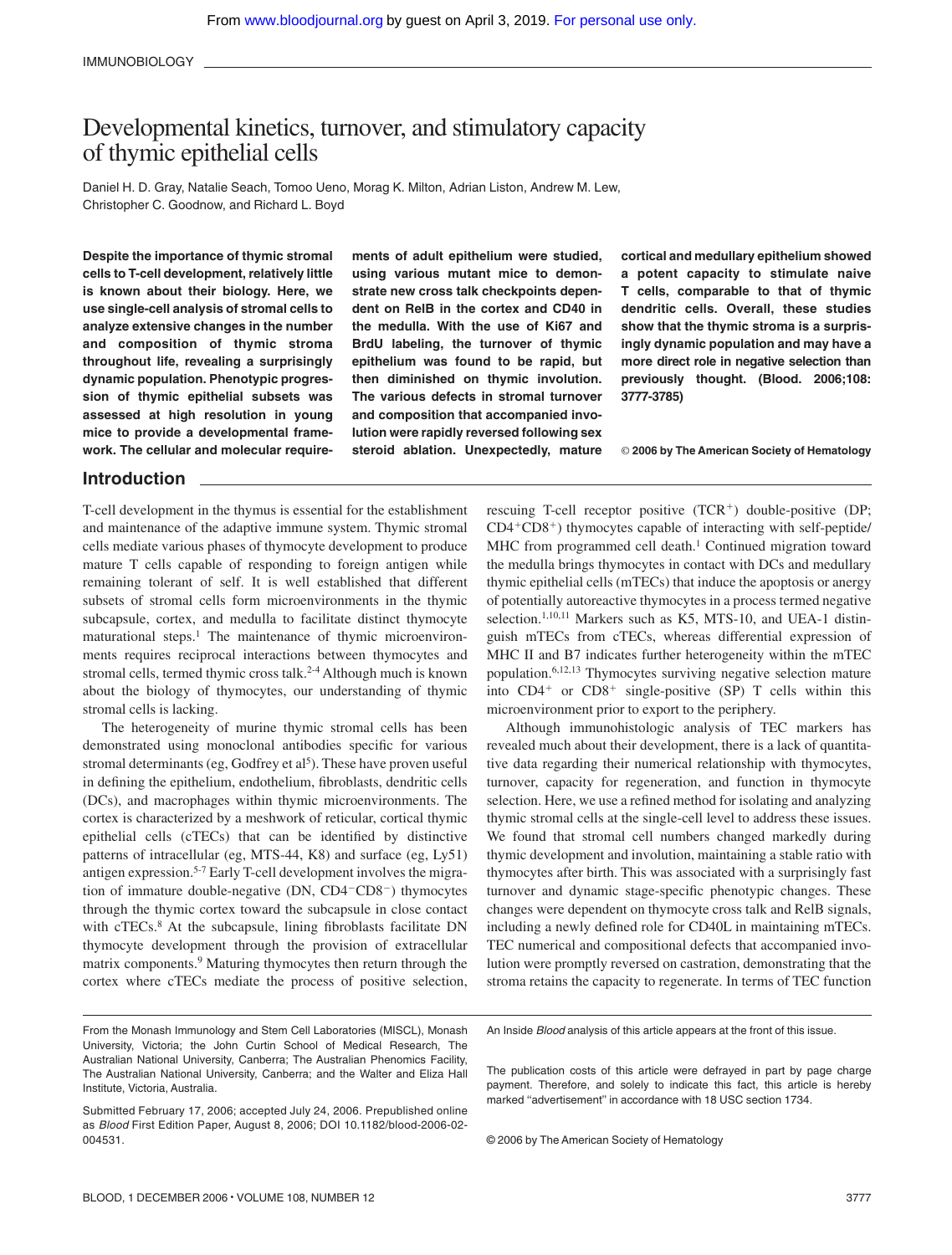3778 GRAY et al BLOOD, 1 DECEMBER 2006 · VOLUME 108, NUMBER 12

in thymic selection, we test the abilities of distinct subsets as antigen-presenting cells (APCs), showing that subpopulations of mTECs and cTECs have surprisingly high capacity to stimulate naive T cells. This challenges the current view that TECs are poor APCs and suggests they may have a more direct role in negative selection than previously thought.

# **Materials and methods**

# **Mice**

C57BL-6 mice were maintained at the Alfred Medical Research and Education Precinct Animal Centre according to institutional guidelines. OT-I and gBT-I were gifts from Dr F. Carbone (Walter and Eliza Hall Institute, Victoria, Australia). RelB<sup>-/-</sup> mice were a gift from Dr W. Li (Walter and Eliza Hall Institute).  $CD40L^{-/-}$  mice were housed at the Walter and Eliza Hall Institute. TCR $\alpha$ <sup>-/-</sup> and RAG-1<sup>-/-</sup> mice were housed at the John Curtin School for Medical Research.

#### **Castration**

Anesthetized mice had a small scrotal incision made, and testes were tied-off with suture thread and removed with scissors. Sham-castrated mice received the incision, and the testes were exposed but not removed. Incisions were sealed with 9-mm autoclips (Becton Dickinson, Franklin Lakes, NJ).

#### **Antibodies**

The following antibodies were used in this study: anti-CD31 (MTS-12), MTS-15,14 MTS-10,15 anti-Ly51 (6C3; Pharmingen, Palo Alto, CA), anti-EpCAM (G8.8a; gift from Dr A. Farr), anti–I-A/I-E (M5/114.15.2; Pharmingen), anti-H-2K<sup>b</sup> (AF6-88.5; Pharmingen), anti-CD40 (3/23; Pharmingen), anti-CD80 (IG10; gift from Dr D. Godfrey), anti-CD86 (GL1; Pharmingen) anti-CD45.2 (104; Pharmingen), anti-CD45 (30-F11; Pharmingen), anti-Ki67 (B56; Pharmingen), anti-BrdU (Pharmingen), rabbit anti-K5 (Covance, Berkeley, CA), anti-K8 (Troma-1; Developmental Studies Hybridoma Bank, Iowa City, IA). Secondary reagents were goat anti–rat IgG-FITC (Caltag, San Francisco, CA), rabbit anti–rat IgG-biotin (Vector, Burlingame, CA), and Streptavidin-CyChrome (Pharmingen).

#### **Thymic stromal cell isolation by enzymatic digestion**

Thymic stromal cells were isolated as described previously.14 Three adult or 10 embryonic thymi were pooled and digested in collagenase (Roche, Basel, Switzerland), then collagenase/dispase (Roche) and passed through  $100$ - $\mu$ m mesh to remove debris.

## **Flow cytometry**

Immunofluorescent staining was performed as previously reported.14 Sample data from  $1 \times 10^4$  CD45<sup>-</sup> cells were acquired on a FACScalibur (BD Biosciences, San Jose, CA) using up to 4 fluorescent channels and analyzed using CellQuest software (BD Biosciences). Where possible, propidium iodide was used to exclude dead cells.

### **Thymic stromal cell purification**

Stromal cells were incubated with anti-CD45 microbeads (Miltenyi Biotec, Bergisch Gladbach, Germany) in fluorescence-activated cell sorting (FACS) buffer. CD45<sup>+</sup> cells were depleted on an AutoMACS (Miltenyi Biotec) using the "Deplete\_S" program. CD45<sup>-</sup> cells were stained and sorted on a FACSVantage (BD Biosciences) at fewer than  $3 \times 10^3$  cells/second to greater than 95% purity. Thymic and splenic dendritic cells were purified for polymerase chain reaction (PCR) by sorting CD11chi/MHC IIhi stromal cells. For proliferation assays, CD11c<sup>+</sup> cells were positively selected using AutoMACs beads to greater than 80% purity.

#### **Proliferation assays**

Purified stromal cell subsets were incubated with OVA257-264 or HSV gB498-505 at 37°C for 60 minutes, and then washed thoroughly. Stromal cells (10 000) were plated with 50 000 splenic T cells purified using the pan–T-cell isolation kit (Miltenyi Biotec) from OT-I or gBT-I mice in U-bottom plates. Cells were cultured for 72 hours, in the presence of 1 mCi (37 MBq) 3H-thymidine (Pierce, Rockford, IL) for the final 18 hours, and transferred onto filters on an Inotech cell harvester (Rockville, MA). Scintillant was added and filters were read on a beta-counter (Packard, Meriden, CT).

### **Cytospins and immunohistology**

Purified stromal cells were cytospun, fixed, and stained according to Jenkinson et al.16 Immunohistology of mouse thymic cryosections was performed as described previously.14 Images were acquired on a Bio-Rad MRC 1024 confocal microscope, eqippped with a Nikon PlanApo  $20\times$ /0.75 numerical aperture objective (Nikon, Tokyo, Japan), with a 3-line Kr/Ar laser using the acquisition software LaserSharp v 3.2 (Bio-Rad, Hercules, CA) and analyzed using LaserSharp processing software.

#### **Bromodeoxyuridine (BrdU) treatment and staining**

Incorporation was initiated by intraperitoneal injection of BrdU (1 mg in PBS; Sigma, St Louis, MO) and maintained in drinking water (0.8 mg/mL BrdU). Thymic stromal cells were isolated and surface labeled, then fixed in 0.5% wt/vol paraformaldehyde (BDH Laboratory Supplies, Poole, United Kingdom), 0.01% Tween-20 (BDH Laboratory Supplies) in PBS overnight at 4°C. Cells were washed in PBS, recovered by centrifugation, and incubated in DNAse I (50 Kunitz; Roche) for 30 minutes at 37°C. After washing, cells were stained with FITC-conjugated anti-BrdU (BD Biosciences) for 1 hour at room temperature.

#### **Ki67 staining**

Cells were prepared and surface labeled as described previously. Samples were fixed and permeabilized using a Fix/Perm kit (BD Biosciences). After washing, cells were stained with FITC-conjugated anti-Ki67 for 30 minutes, then washed in preparation for flow cytometry.

#### **Reverse transcriptase PCR**

Purified cells were resuspended in Trireagent (Molecular Research Center, Cincinnati, OH), and total RNA was recovered using BCP phase separation reagent (Molecular Research Center). Messenger RNA was reverse transcribed using Superscript II (Invitrogen, Carlsbad, CA) and oligo-dT (Invitrogen) incubated at 42°C for 90 minutes, followed by inactivation at 90°C for 5 minutes. PCR was performed using Taq polymerase (Promega, Madison, WI) and appropriate primers at annealing temperatures of 56°C (between 28 and 35 cycles for all tests; 35 cycles for HPRT).

#### **Quantitative PCR**

Quantitative PCR was performed on a Corbett Rotor-Gene 3000 (Corbett Research, Sydney, Australia) using SYBRGreen supermix (Invitrogen) and 200 nM GAPDH or aire primers. Primer sequences were GAPDH, ACCATGTAGTTGAGGTCAATGAAGG, GGTGAAGGTCGGTGTG-AACG; aire, GGTTCTGTTGGACTCTGCCCTG, TGTGCCACGACG-GAGGTGAG.17 After initial holds for 2 minutes at 50°C followed by 10 minutes at 95°C, the cDNA was amplified for 40 cycles at 95°C for 15 seconds,  $60^{\circ}$ C for 60 seconds. Three cDNA preparations of each stromal cell subset were analyzed, each in triplicate, and results were averaged after exclusion of outliers. Aire mRNA levels relative to those of GAPDH for the same cDNA preparation were determined with Corbett Rotor-Gene 6 software (Corbett Research) using the 2 Standard Curves Relative Quantitation method.18 Relative aire mRNA expression levels in each thymic stromal cell subset were then calibrated to levels in whole CD45<sup>-</sup> thymic stromal cells (TSCs).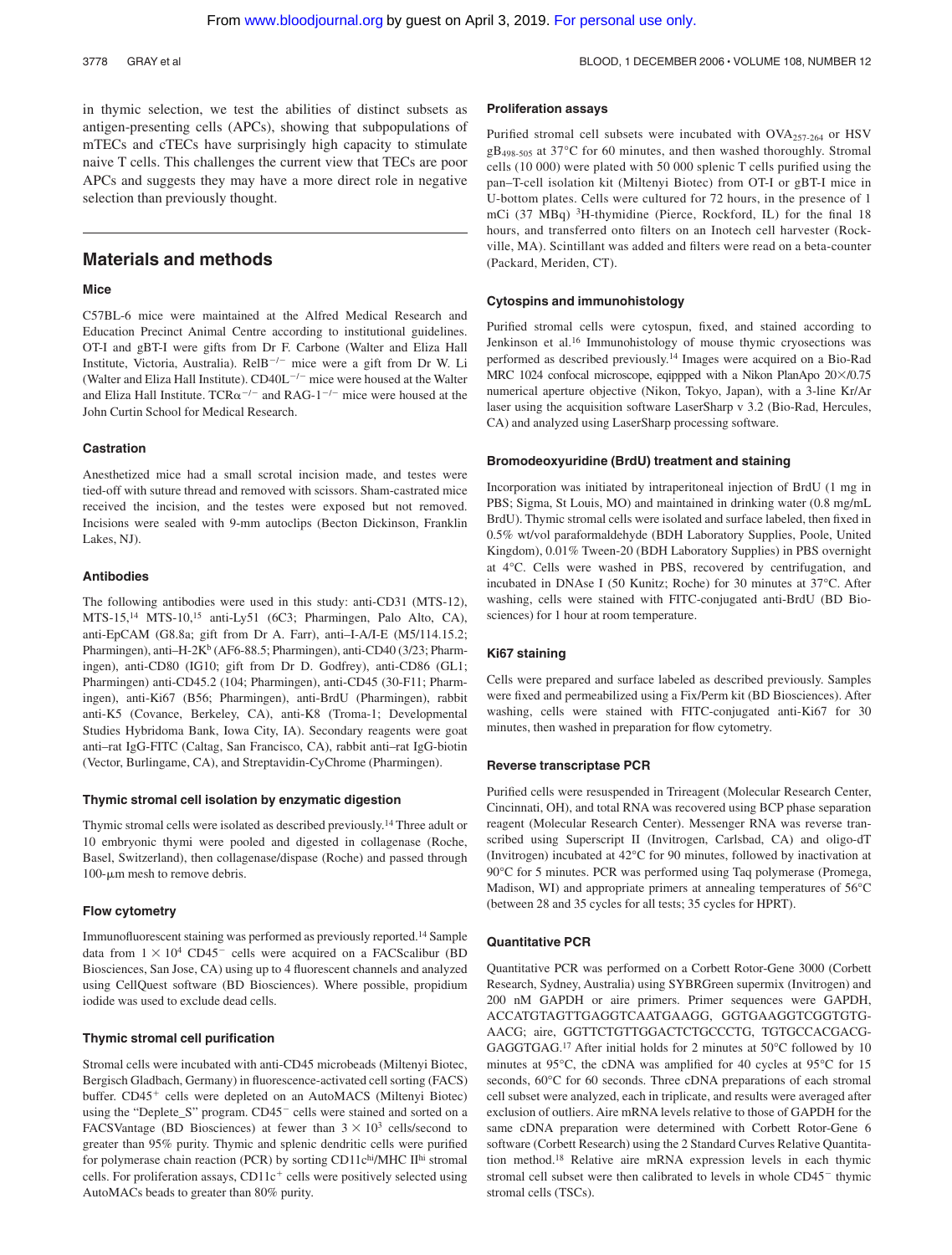# **Results**

#### **CD45 thymic stromal cell numbers change with age**

Given the lack of quantitative data regarding the thymic stroma, we first analyzed the numbers of CD45<sup>-</sup> stromal cells present during thymic ontogeny and involution. Total thymic cellularity (CD45 and CD45<sup>-</sup> cells) roughly doubled each day during fetal stages and continued to expand following birth until reaching a peak at 4 weeks of age (Figure 1A). Following puberty, thymic cellularity gradually decreased to neonatal levels by 12 months. CD45<sup>-</sup> cell numbers followed a similar trend, expanding rapidly during fetal and neonatal periods, until reaching an average peak of  $4.6 \times 10^5$ in 4-week-old mice (Figure 1B). On thymic involution  $CD45<sup>-</sup>$  cell numbers fell to an average of  $2.0 \times 10^5$  at 12 months.

As a proportion,  $CD45^-$  thymic stromal cells composed 16% of the E14 thymus, representing an average thymocyte-to–stromal cell ratio of 5.5 (Figure 1B). On expansion of thymocytes, the stromal percentage was diluted to 1% by E18 and 0.5% of thymic cellularity following birth. Relatively small postnatal fluctuations in stromal cell proportion were more apparent in alterations of thymocyte-to–stromal cell ratios, which fell following puberty from an average of 440 to 280 to 360 (Figure 1C).







**Figure 2. Proliferation capacity of thymic stromal cells.** (A) Dot plots of MHC II versus Ki67 expression on CD45<sup>-</sup> thymic stromal cells at various time points, with regions indicating the proportion of  $Ki67<sup>+</sup> TECs (CD45<sup>-</sup>/MHC II<sup>+</sup>)$  and  $Ki67<sup>+</sup>$ non-TECs (CD45<sup>-</sup>/MHC II<sup>-</sup>). Histograms show Ki67 (solid line) and isotype control (dashed line) staining gated on TECs with markers indicating the proportion of Ki67- TECs. (B) Histograms of Ki67 expression on cTECs (CD45<sup>-</sup>/MHC II<sup>+</sup>/Ly51<sup>+</sup>) and mTECs (CD45<sup>-</sup>/MHC II<sup>+</sup>/Ly51<sup>-</sup>) from 4-week-old mice, with markers set according to isotype controls. (C) MHC II expression versus BrdU incorporated into 4-week-old CD45<sup>-</sup> stromal cells following 3 days of constant exposure. The proportion of CD45<sup>-</sup> cells that are BrdU<sup>+</sup> TECs is indicated. All plots are representative of 3 experiments performed.

Taken together, the marked expansion and contraction of stromal cell numbers and their relatively stable proportion following birth indicate dynamic population kinetics.

#### **Turnover of thymic epithelial cells**

The extensive changes in thymic stromal cell numbers over time prompted examination of their proliferative status. Previous studies had quantified fetal TEC turnover in vitro<sup>19</sup> and adult turnover in vivo<sup>20</sup> by measuring BrdU incorporation. We first analyzed the thymic stroma directly for Ki67 expression as a marker of cell division<sup>21</sup> during phases of thymic growth, steady-state, and involution. Almost 30% of CD45<sup>-</sup> stromal cells were dividing at E17 and day 3 in both TEC and non-TEC compartments (Figure 2A). This fell to  $5\%$  of CD45<sup>-</sup> stromal cells at 4 weeks, most of which were TECs. By 10 months, both the number and proportion of Ki67<sup>+</sup> stromal cells had further diminished (Figure 2A; data not shown). This trend was reflected within the TEC subset, where extensive cell division was observed at E17 and in neonates (Figure 2A). Similar levels of Ki67 expression were observed within the cTEC and mTEC subsets at these time points (data not shown). Likewise, although the proportion of Ki67<sup>+</sup> TECs had fallen by 4 weeks, some cTECs and mTECs were dividing (Figure 2B). TECs expressing high levels of MHC II (MHC II<sup>hi</sup>) in 4-week-old and 12-month-old mice showed the most division (Figure 2A).

This was supported by analysis of BrdU incorporation during a 3-day continuous pulse in 4-week-old mice, where predominantly MHC IIhi TECs retained the label (Figure 2C; data not shown). Within total CD45<sup>-</sup> stroma, 23% had proliferated in the previous 3 days, whereas 35% were BrdU<sup>+</sup> within the TEC subset (Figure 2C; data not shown). This indicates about 10% of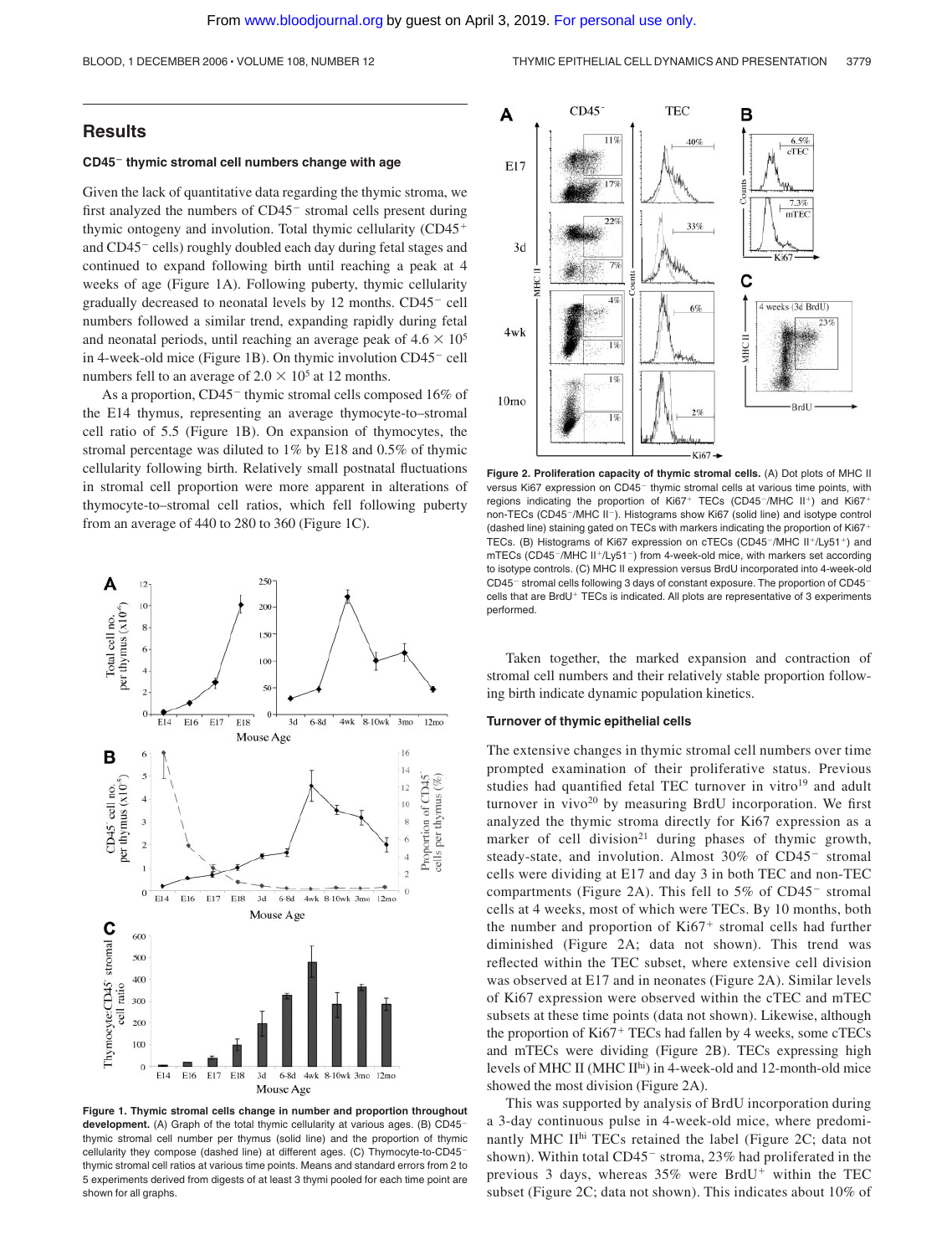TECs arose from proliferation each day, and, given the relatively stable numbers of TECs between 4 and 12 weeks, this would translate to turnover of TECs every 10 to 14 days. Most of this proliferation, however, was restricted to the MHC IIhi subset of TECs, perhaps suggesting these are transit-amplifying cells. Overall, these results show that stroma, in particular TECs, proliferate extensively during periods of thymic growth but divide less with thymic involution.

# **Age-related alterations in stromal composition and TEC phenotype**

The marked changes in stromal cell number and turnover and the distinct roles stromal cell subsets have in thymocyte development prompted analysis of the composition of  $CD45<sup>-</sup>$  stroma in various thymic states. Although proportions of the major subsets were relatively stable throughout late ontogeny and young adulthood, marked differences were apparent in the middle-aged thymus. The proportion of TECs fell to less than half that of 4-week-old mice, whereas the percentage of fibroblasts and other non-TECs increased (Figure 3A-B). This was reflected by the ratio of TEC to fibroblasts, which was significantly lower in middle-aged compared with 4-week-old mice, possibly contributing to reduced thymic function (Figure 3D).

The composition of TECs was defined by analyzing expression of MHC II and the cTEC marker Ly51. Consistent with their role as APCs for developing thymocytes, all EpCAM<sup>+</sup> TECs expressed MHC II molecules. After 2 weeks of age, a significant population of MHC IIlo TECs emerged and expanded, becoming the predominant subset in the middle-aged thymus (Figure 3A,F). Using Ly51 expression to distinguish MHC  $II^{+}$  cTECs and mTECs,<sup>14</sup> it was found that the E18 thymus harbored mainly cTECs expressing high levels of MHC II (Figure 3C). MHC IIhi mTECs were increased in the neonatal thymus, giving a similar frequency of mTECs and cTECs (Figure 3C). This trend continued until 4 weeks, total mTECs outnumbered cTECs approximately 5-fold (Figure 3C,E). On thymic involution, mTEC number and proportion declined such that in 12-month-old mice, the mTEC/cTEC ratio had fallen from an average of 5.5 to 2.9 (Figure 3E).

The emergence of a significant population of MHC II<sup>lo</sup> TECs postnatally allowed discrimination of 4 major TEC subsets: MHC II<sup>hi</sup>/Ly51<sup>+</sup> (cTEC<sup>hi</sup>), MHC II<sup>lo</sup>/Ly51<sup>+</sup> (cTEC<sup>lo</sup>), MHC II<sup>hi</sup>/Ly51<sup>-</sup>  $(mTEC<sup>hi</sup>)$ , and MHC  $II<sup>lo</sup>/Ly51<sup>-</sup>$  (mTEC<sup>lo</sup>). Although this is the first description of heterogeneity in cTECs defined by MHC II levels, the mTEChi and mTEC<sup>lo</sup> populations are likely to correspond to those identified in previous histologic studies.22 To determine the spatial localization and developmental relations of the subsets identified here, cTECs, mTEChi subset, and mTECho subset were FACS purified, cytospun, and stained with antibodies to the keratin subunits K5 and K8. Previous studies suggested that  $K5+K8$ <sup>+</sup> TECs at the corticomedullary junction give rise to K5<sup>-</sup>K8<sup>+</sup> cTECs and  $K5+K8^-$  or  $K5-K8^+$  mTECs.<sup>6</sup> We found that indeed, the Ly51<sup>+</sup> cTEC population contained a major subset of  $K5-K8^+$  cells and a minor subset of K5<sup>+</sup>K8<sup>+</sup> TECs (Figure 3G-H). The K5<sup>-</sup>K8<sup>+</sup> "globular" population of mTECs composed about 30% of the



**Figure 3. Composition and phenotype of CD45 thymic stromal cells changes with age.** At various time points, CD45<sup>-</sup> stromal cells were stained for (A) MHC II versus EpCAM, (B) MHC II versus MTS-15, and (C) MHC II versus Ly51. Regions indicate CD45<sup>-</sup> stroma composed of TECs (MHC II<sup>hi</sup> and MHC II<sup>Io</sup> at adult time points), fibroblasts, cTECs (MHC II<sup>+</sup>/Ly51<sup>+</sup>), and mTECs (MHC II<sup>+</sup>/Ly51<sup>-</sup>). All dot plots are gated on CD45<sup>-</sup> thymic stromal cells isolated from at least 3 thymi pooled at the ages indicated and are representative of 2 to 5 experiments. Bar graphs of the ratios of (D) TEC/fibroblasts, (E) mTEC/cTEC, and (F) MHC IIhi/MHC II<sup>Io</sup> TECs in 4-week-old and middle-aged (12-month-old) thymi. Means and standard errors are plotted, and groups were compared using a Mann-Whitney rank sum *U* test. (\* $P < .05$ , \*\* $P < .01$ , \*\*\* $P < .001$ ). (G) Cytospins of purified cTECs, mTEChi subset, and mTEC<sup>to</sup> subset from 4- to 6-week-old mice stained with anti-K5 (green) and anti-K8 (red). (H) The mean proportion of TEC subsets that expressed K5, K8, or both (double positive, DP) with standard error from 3 experiments.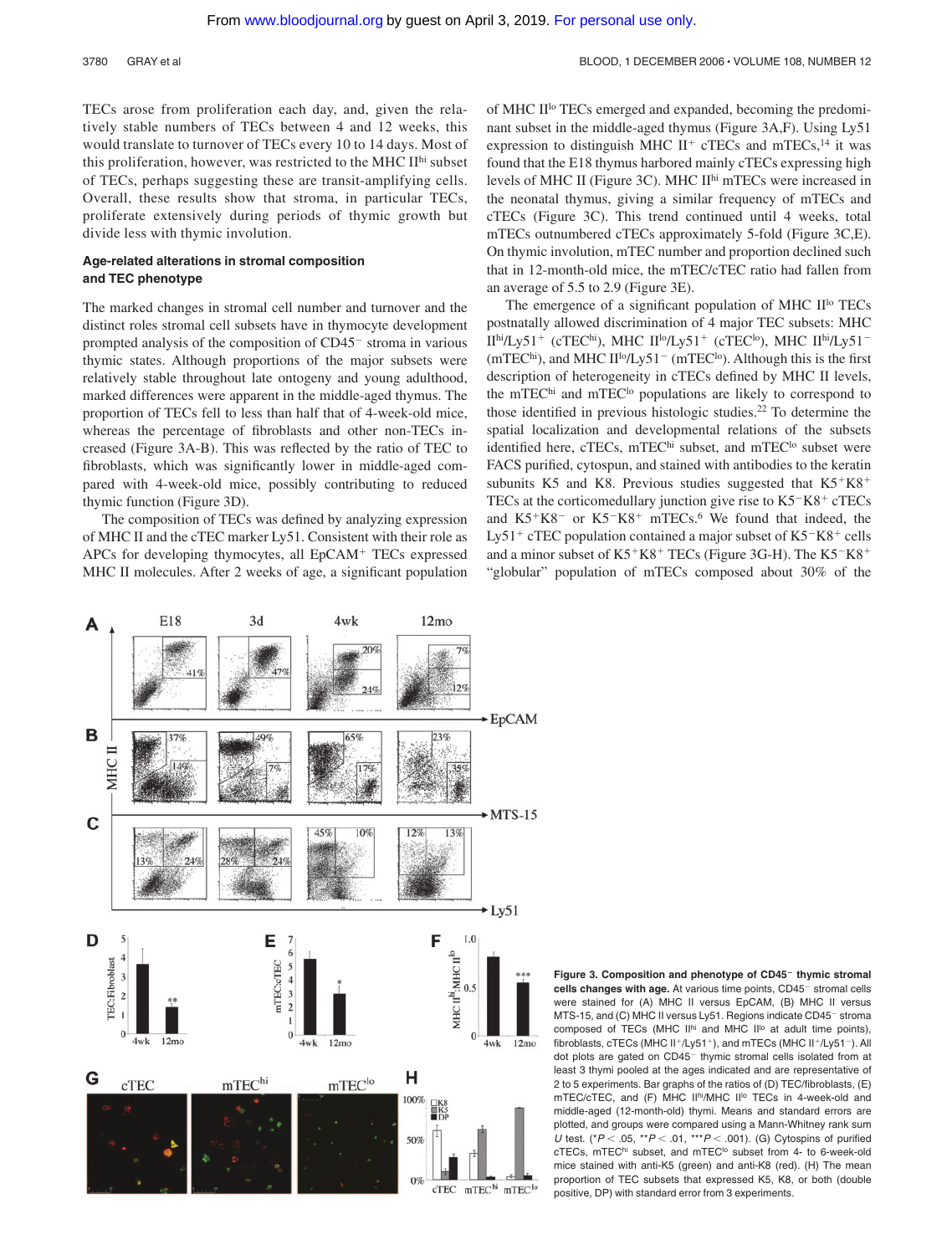**Figure 4. Kinetics of TEC regeneration following surgical castration of aged mice.** (A) Total thymic cellularity and TEC number at various time points after castration or sham-castration of 10-monthold mice. (B) Dot plots of MHC II versus Ly51 expression on TECs (CD45<sup>-</sup>EpCAM<sup>+</sup>) from castrated or sham-castrated mice at various time points following surgery. Histograms show Ki67 expression on TECs with numbers showing the frequency of Ki67<sup>+</sup> TECs. All sham-castrated controls showed similar profiles and proportions to the day 3 control shown. (C) Total thymic and TEC number of castrated or sham-castrated 4-month-old RAG $^{-/-}$  mice 28 days after surgery. Means and standard errors are shown for all graphs from 5 mice per group, and a Student *t* test was used to determine statistical significance (\* $P < .05$ , \*\* $P < .01$ , \*\*\* $P < .001$ ).



mTEC<sup>hi</sup> subset, whereas the remainder were  $K5+K8^-$ , showing further phenotypic heterogeneity within this subset (Figure 3H). This was not the case for the mTEC<sup>lo</sup> population, which was almost uniformly K5<sup>+</sup>K8<sup>-</sup> (Figure 3G-H). Another interesting difference between mTEC<sup>hi</sup> and mTEC<sup>lo</sup> subsets was their size; mTEC<sup>lo</sup> cells were smaller than mTEChi cells (data not shown; Figure 3G).

Together these data show the stroma undergo extensive compositional changes over time, particularly within the TEC fraction on thymic involution. This probably reflects changes in lymphostromal interactions and the reduced efficiency of thymic function.

#### **Castration-induced regeneration of thymic stroma**

To further test the ability of stromal cells to proliferate and remodel, we investigated whether the numerical and compositional defects of the involuted thymus could be corrected in a castrationinduced model of thymic regeneration. As previously reported, total thymic cellularity of castrated middle-aged B6 mice rapidly increased compared with sham-castrated controls within 7 days, reaching normal young levels 14 days after surgery<sup>23</sup> (Figure 4A). We found that TECs also increased in number, showing that the atrophied stroma retains the capacity to regenerate. This numerical increase was accompanied by a return of mTEC/cTEC and MHC IIhi/MHC IIlo TEC ratios to normal young levels (data not shown). These compositional changes reflect a proportional increase of mTEChi cells, most apparent 14 days following castration (Figure 4B). A similar increase in mTEC<sup>lo</sup> cells was observed by day 28, whereas the proportion of cTECs continued to fall. This TEC expansion appeared to derive at least in part from enhanced TEC proliferation, because the proportion of Ki67<sup>+</sup> TECs was higher than sham-castrated controls following day 7 (Figure 4B).

To determine the direct effects of sex steroid withdrawal on early thymocyte and stromal cell subsets, adult  $RAG-1^{-/-}$  mice were castrated then analyzed 4 weeks later. The thymi of castrated RAG- $1^{-/-}$  mice expanded 3-fold compared with sham-castrated controls (Figure 4C). This was almost entirely due to increases of TN1-3 thymocytes (data not shown), as has been shown to occur in wild-type castrated mice.<sup>24</sup> Despite increased thymocyte numbers, castrate TEC numbers, phenotype, and proportions were no different to that of sham-castrates (Figure 4C). These data indicate that sex steroid withdrawal does not directly cause expansion of the early cTEChi population or force their differentiation in the absence of mature thymocytes. In addition, the increased numbers of TN thymocytes was not sufficient to induce cTEChi expansion.

#### **Crosstalk requirements of adult TECs**

The phenotypic progression of TECs apparent in early time points provided a basis to ascertain the signals that induce these subsets. The requirement for signals from developing thymocytes has previously been mapped to 2 distinct control points: (1) the presence of  $CD44-CD25+TN$  thymocytes to induce 3-dimensional arrangement of  $cTECs$ ,<sup>25</sup> and (2) SP thymocyte induction or maintenance of mTECs.26 However, the influence of these control points on the cTEC and mTEC subpopulations identified here and their quantitative relations with developing thymocytes are not known. To better define these requirements, TECs from  $RAG-1^{-/-}$  (thymocyte development blocked at  $CD44^-/CD25^+$  TN) and TCR $\alpha^{-/-}$  (blocked at DP) were analyzed (Figure 5A). RAG-1<sup>-/-</sup> epithelium was predominantly cTEChi (Figure 5A), the main population observed in the fetal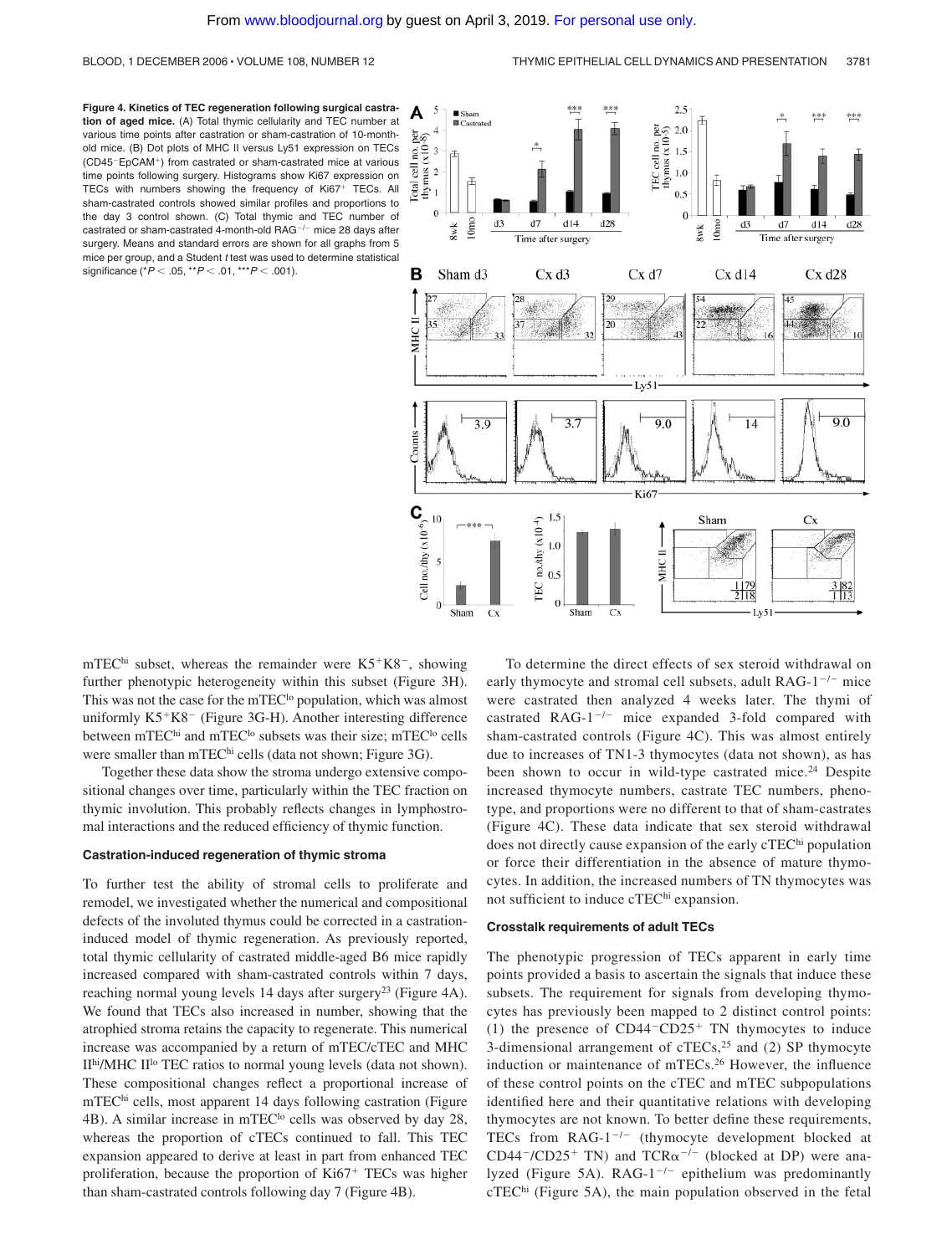#### 3782 GRAY et al BLOOD, 1 DECEMBER 2006 · VOLUME 108, NUMBER 12



**Figure 5. Thymic cross talk requirements for TEC differentiation.** (A) MHC II and Ly51 expression on TECs (CD45<sup>-</sup>EpCAM<sup>+</sup>) from wild-type, RAG-1<sup>-/-</sup>, TcR $\alpha^{-/-}$ , Rel-B<sup>-/-</sup>, and CD40L<sup>-/-</sup> mice. Gates discriminate MHC II<sup>hi</sup> and MHC II<sup>I</sup><sup>o</sup> cTEC and mTEC subpopulations, with the frequencies of each shown at the bottom right of each plot and total TEC numbers at the bottom left. Representative plots from 3 to 5 experiments are shown. (B) Ly51 (green) and MTS-10 (red) staining of thymic sections from wild-type and the various mutant mice. The MTS-10<sup>+</sup> areas in RAG-1 and RelB were infrequent compared with the other models examined. Representative images from 4 experiments are shown.

thymus and at lower proportions in the adult. The presence of DP in the  $TCR\alpha^{-/-}$  thymus maintained significant populations of cTEC<sup>lo</sup> and mTEC<sup>hi</sup> subsets, but not mTEC<sup>lo</sup> (Figure 5A), revealing a new checkpoint for adult TECs. Ki67 staining of mutant TEC subsets indicated they had similar proliferation to their wild-type counterparts (data not shown).

By immunohistology, RAG-1<sup>-/-</sup> thymi exhibited bright, confluent Ly51 staining and some scattered MTS- $10^{+}$  cells (perhaps the few Ly51<sup> $-$ </sup> TECs detected by FACS) (Figure 5B). In the TCR $\alpha^{-/-}$ , DP and the increased numbers and proportion of cTEC<sup>lo</sup> subsets gave "stretched" and patchy Ly51 staining, resembling the wild-type thymus (Figure 5B). Overall, these data show that DN and DP thymocytes induce the development or expansion of adult cTEC<sup>hi</sup> and cTEC<sup>lo</sup> subsets, respectively.

To define potential molecular mediators of cross talk-induced TEC differentiation and/or maintenance, we focused on the noncanonical NFKB signaling pathway that has been shown to be important for mTEC development.<sup>27</sup> RelB<sup>-/-</sup> mice are deficient in mTECs and DCs, although T-cell development is apparently normal.<sup>28</sup> RelB<sup>-/-</sup> TECs closely resembled those of  $RAG-1^{-/-}$  mice in number and phenotype, arrested at the cTEChi stage (Figure 5A). The few detectable mTECs formed rare, sparse medullary islets (Figure 5B). Although upstream elements that signal through the noncanonical  $N$ F $\kappa$ B pathway cause medullary defects<sup>27</sup> (eg, LT $\beta$ R, TRAF-6, NIK), these are not as profound as the medullary block observed in  $\text{Re}l\text{B}^{-/-}$ . This suggests that several membrane receptors may transduce distinct signals, all requiring RelB, for aspects of mTEC (and perhaps cTEC<sup>lo</sup>) differentiation and/or proliferation.

One candidate, the TNF-receptor family member CD40, signals via the NIK-dependent NF $\kappa$ B pathway.<sup>29</sup> Mice deficient in CD40L exhibited numerical and proportional deficiency in the mTEC<sup>lo</sup> subset, despite exhibiting normal numbers of SP thymocytes (Figure 5A; data not shown). Although the TEC subset distribution resembled that of  $TCR\alpha^{-/-}$  mice, there were proportionally more mTEC<sup>hi</sup> present that presumably formed the large MTS-10<sup>+</sup> medullary areas (Figure 5A-B). This gave the appearance of a normal thymic microenvironment as previously reported for  $CD40L^{-/-}$ .<sup>30</sup> Overall, these data identify a requirement for RelB at the early checkpoint of adult TEC progression and uncover a new role for CD40 in mTEC<sup>lo</sup> induction.

### **T-cell–stimulatory capacity of stromal cell subsets**

We next investigated the functional capacity of TEC subsets. The processes of thymic positive and negative selection are primarily governed by thymocyte TCR interactions with stromal MHC/ peptide complexes in a manner thought to be analogous to peripheral T-cell activation. Previous studies showed that thymic nurse cells (a cTEC subpopulation) stimulated T-cell hybridomas very poorly.31,32 To determine whether poor APC function was a feature of all TEC subsets, we purified cTEC, mTEChi subset, mTEC<sup>lo</sup> subset, and thymic DCs to assay their capacity to present cognate peptide to naive TCR transgenic cytotoxic T cells. In addition to postsort FACS analysis, quantitative PCR of TEC subsets for CD11c transcripts confirmed the absence of contaminating DCs (0.2%-0.3% of DC levels). Figure 6A shows that, as expected, thymic DCs elicited the greatest proliferative response from OT-I T cells. Surprisingly, cTECs and mTEChi subset also induced high levels of naive T-cell proliferation, albeit lower than DCs. The mTEC<sup>lo</sup> subset delivered comparatively weak stimulation, showing that in this system their ability to present peptide and stimulate T cells was poor (Figure 6A). Similar trends were observed with HSV gB-specific  $CD8<sup>+</sup>$  T cells,<sup>33</sup> but with reduced differences among TEC subsets (Figure 6B).

To determine possible reasons for these differences we analyzed MHC and costimulatory molecule expression on purified stromal cells. The surface expression of  $H-2K^b$  was similar among TECs and DCs, indicating the differences were not due to levels of peptide/MHC complexes (Figure 6D). PCR analysis of costimulatory molecule transcripts revealed that thymic DCs expressed higher levels than whole TECs (Figure 6C). Within TEC subsets, mTEC<sup>hi</sup> subset contained greater costimulatory molecule transcript levels than the mTEC<sup>lo</sup> subset, with cTEC levels falling between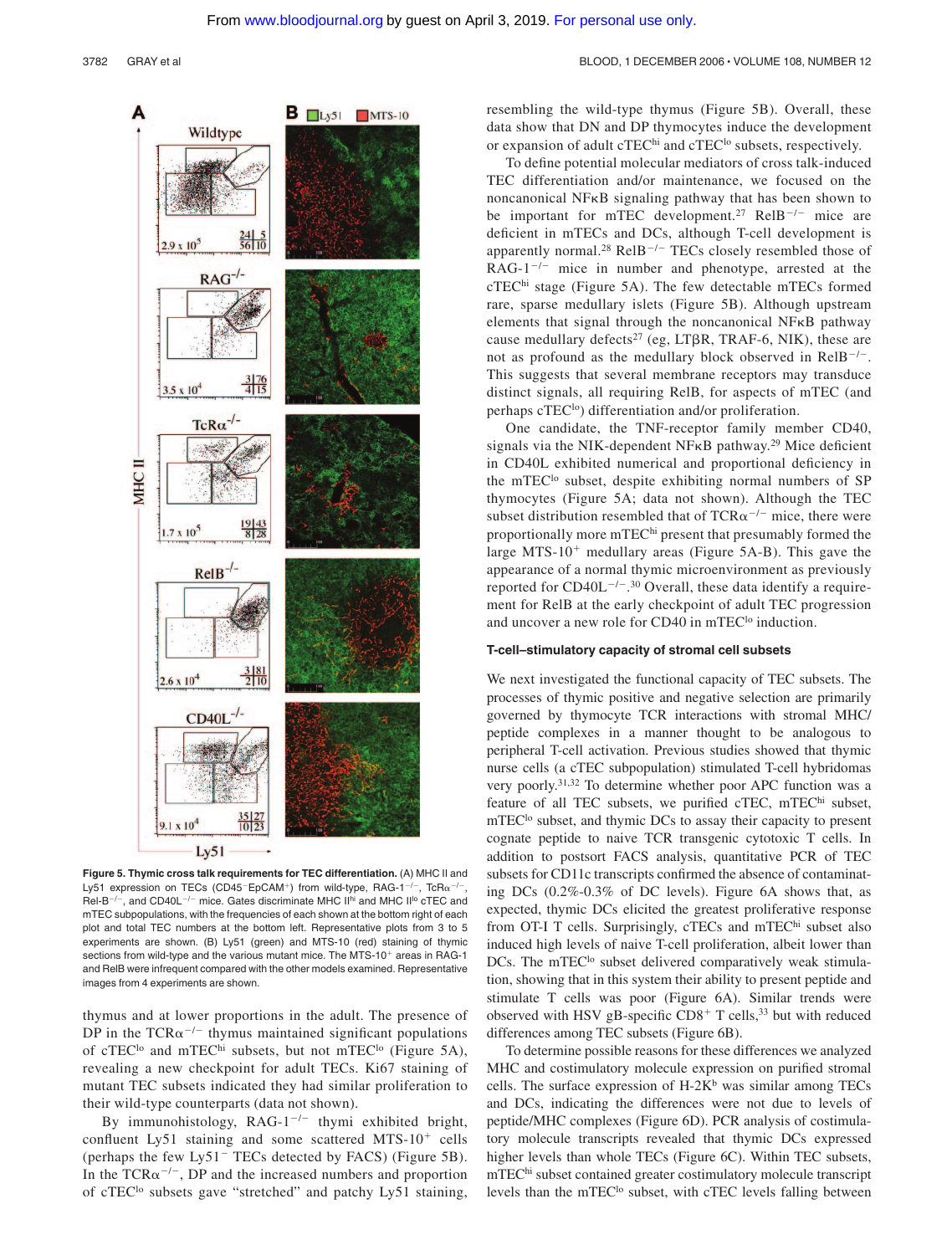

**Figure 6. Presentation and stimulation capacity of thymic stromal subsets.** Proliferative responses of naive OT-I (A) or gBT-I (B) TcR transgenic T cells stimulated by purified thymic stromal cells coated with various concentrations of cognate peptide. Limiting numbers of cTECs restricted their analysis to only certain peptide concentrations within each experiment; however, similar results were obtained throughout. (C) PCR analysis of costimulatory molecules, MHC II, aire, and chemokine transcripts in purified stromal cell subsets. (D) Histograms of H-2D<sup>b</sup>, IAb, CD40, and CD80 expression by thymic stromal subsets (solid line indicates cTECs, mTEChi subset [except for IAb plot], and DCs; dashed line, mTEC<sup>to</sup> (except for IA<sup>b</sup> plot); dotted lines, isotype controls). Markers are set to compare expression levels in positive populations. (E) Quantitative PCR analysis of aire transcript levels in purified thymic stromal cell subsets normalized for GAPDH expression. Means and SD generated from 3 different cDNA templates for each population are shown relative to whole TSCs.

these 2 (Figure 6C). This was supported by flow cytometric analysis of CD40, CD80, and CD86, with much higher surface levels found on mTEChi compared with mTEC<sup>lo</sup> (Figure 6D; data not shown). Interestingly, thymic DCs exhibited surface levels of CD40 and CD80 that were between those of mTEC<sup>hi</sup> and mTEC<sup>lo</sup> populations. Small shifts in cTEC profiles indicated that only a subset of these cells express CD40, CD80, and CD86 (Figure 6D). We also analyzed the expression of other molecules important to thymic negative selection; autoimmune regulator (aire), which influences expression of tissue-specific antigens in the thymus,  $34$ and the chemokines CCL17 (TARC) and CCL22 (MDC) that have been proposed to attract DP thymocytes to the sites of negative selection.<sup>35</sup> Both endpoint and quantitative PCR showed transcript for aire almost exclusively in the mTEChi subset (Figure 6C,E). In addition, the highest transcript levels of CCL17 and CCL22 were found in DCs and mTEC<sup>hi</sup> subsets (Figure 6C). Together, these data show that thymic DCs and mTEChi subsets are "armed" with high levels of molecules important for negative selection, and that cTECs and mTEChi subsets are surprisingly competent APCs.

# **Discussion**

It is well established that the heterogeneous thymic stroma is essential for T-cell development. Our knowledge of fundamental aspects of stromal cell biology, however, has been limited by a lack of quantitative and functional analysis. How many stromal cells are there in a normal thymus? Do they change in composition or phenotype throughout life? What are the stages of TEC development and turnover? How well are these cells equipped to induce central tolerance? In this study we sought answers to these questions using single-cell analysis and purification of these technically problematic populations.

As a single population,  $CD45<sup>-</sup>$  stromal cells in abundance closely followed changes in overall thymic cellularity indicating a surprisingly dynamic behavior. The maintenance of a stable ratio with thymocytes after birth is likely to ensure appropriate cell-tocell contact for important processes such as negative selection. Disruption of these ratios may lead to reduced interactions and autoimmunity, as has recently been proposed by Boehm et al.36 A high level of proliferation supported these growth characteristics, with an estimated turnover time of 10 to 14 days for the 4-week-old TEC compartment; however, further kinetic studies will be required to confirm and compare TEC turnover.<sup>20</sup> Nevertheless, such growth characteristics would be slower than that reported for gut epithelium, faster than hepatocytes, and on par with skin epithelium.<sup>37</sup> In agreement with Yang et al,<sup>38</sup> postnatal TEC division predominantly occurs in the mTEC<sup>hi</sup> population, contrary to the view that these represent postmitotic, end-stage cells. These data prompt a detailed analysis of TEC differentiation and how it relates to promiscuous gene expression.

The proportion of dividing non-TEC, then TECs diminished with age, reflecting or causing the stromal compositional changes that characterized the involuted thymus. Whether reduced TEC proliferation drives involution remains an open question; however, massive thymic hypertrophy in K5-cyclin-D1 transgenic mice indicates that TEC proliferation can control thymus size.39 The numerical changes and phenotypic and proliferative defects of the involuted stroma were reversed by sex steroid ablation, showing that in middle-aged mice, the stroma retains the capacity to regenerate. This occurred with rapid kinetics and expansion of the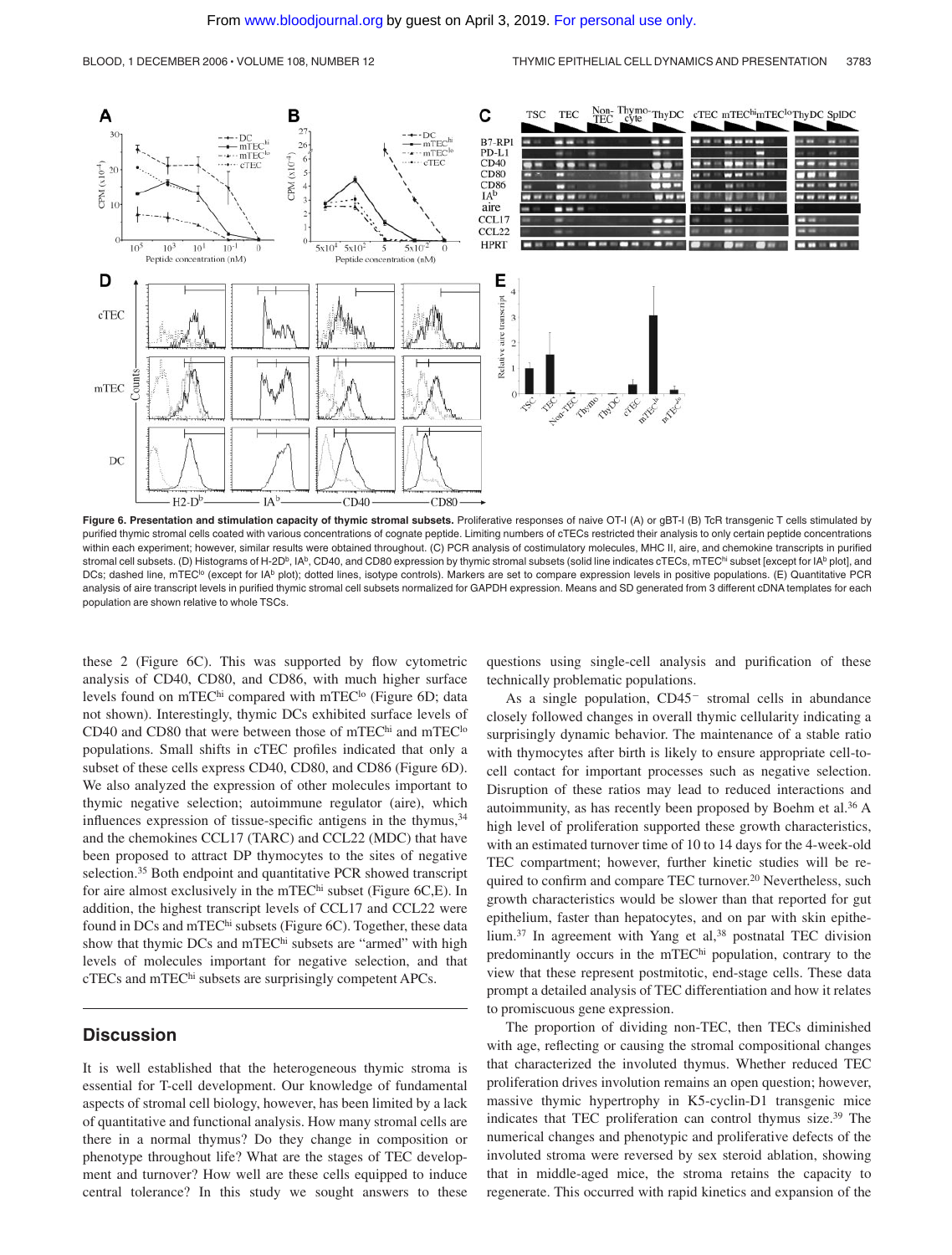mTEChi subset followed by the mTEC<sup>lo</sup> subset, perhaps recapitulating the stages of TEC development, resembling the sequential expansion of thymocyte subsets previously shown in this model.<sup>24</sup>

Surprisingly, the young and regenerated thymus contained a relatively low proportion of cTECs compared with mTECs. Three-dimensional reconstruction of thymus histology indicates that the cortex occupies 3 times more volume than does the medulla,40,41 but the medulla is more densely packed with keratin, whereas cTECs appear "stretched." Although we took care to assay TECs in all fractions of the digestion, we cannot exclude that specific loss of cTECs during isolation could occur. A recent study of mice expressing GFP only in TECs, however, showed a very low frequency of green cells in the cortex, compared with a high frequency in the medulla (H. R. Rodewald, personal written communication, September 12, 2005). This indicates that the adult cortex is established by relatively few cTECs extending long processes, whereas the medulla harbors greater numbers of more compact epithelial cells.

To better characterize the phenotypic and quantitative requirements for cross talk in the cortex and medulla, the stromal composition of various mutant mice was analyzed. In the  $TCR\alpha^{-/-}$ thymus, DP or  $\gamma\delta TCR^+$  SP thymocytes induced the RelBdependent development or proliferation of cTEC<sup>lo</sup> and mTEC<sup>hi</sup> subsets. In light of previous studies, we consider it likely that DP induce expansion of cTEC<sup>lo</sup>, whereas  $\gamma$  $\delta$ TCR<sup>+</sup> SP may give rise to the low proportion of the mTEC<sup>hi</sup> subsets observed.<sup>2</sup> Whether thymocytes affect the differentiation, proliferation, and/or maintenance of the adult cTEC<sup>lo</sup> and mTEC<sup>lo</sup> subsets requires further investigation. Regardless, these data map a new control point in cross talk that better resolves our understanding of TEC development. The differential regulation of cTEC<sup>hi</sup> and cTEC<sup>lo</sup> subsets by DN and DP may also imply these subsets have distinct functions in immature thymocyte development.

Collectively, cTECs had a surprisingly high capacity to stimulate the naive TCR transgenic T cells tested here. Although previous studies found thymic nurse cells (TNCs) were poor antigen-presenting cells,  $31,32$  this stromal subset comprises only a small subpopulation of cTECs. In contrast, the present study assayed all Ly51<sup>+</sup> TECs, which includes most, if not all, cTEC types (Figure 3H; D.H. D.G. and R.L.B., unpublished observations, September 2005). Furthermore, the predominance of TNCs in the outer cortex42,43 suggests that the more stimulatory cTECs reside near the cortico-medullary junction. This has bearing on the ongoing argument over whether cTECs are capable of inducing negative selection<sup>44</sup> by demonstrating some of these cells express levels of MHC and costimulatory molecules that could delete thymocytes bearing TCR with high enough avidity for epithelial derived antigens.

Although previous experiments with TEC lines found that mTECs were competent APCs,<sup>45</sup> we extend these findings to show primary mTEChi subsets are more likely to have a direct role in negative selection than mTEC<sup>lo</sup> subsets. In addition to the almost exclusive expression of aire and the highest representation of peripheral transcripts<sup>46</sup> (mTEChi correspond to CD80hi mTECs, Figure 6C), this subset has a potent capacity to stimulate peripheral T cells. This is likely to reflect a direct role for mTEChi subsets in negative selection and is probably the subset responsible for TEC-mediated tolerance observed in other systems.13,47,48 The implied hierarchy of stimulatory capacity among thymic stromal subsets (ie, DC, then mTEChi and cTEC, then mTEC<sup>lo</sup>) correlated best with the expression of costimulatory molecules. These molecules have previously been shown to play important roles in deletion<sup>49-51</sup> and regulatory T-cell selection.<sup>52</sup>

The presence of some mTEChi was not dependent on signals from  $\alpha\beta$ TCR SP thymocytes, as evidenced in fetal development and the  $TCR\alpha^{-1}$  thymus; however, they were required for their proportional expansion. The requirement for mature, CD40L<sup>+</sup> thymocytes is greater in the mTEC<sup>lo</sup> compartment. This is supported by the finding that CD40L overexpression on thymocytes causes massive expansion of mTECs at the expense of cTECs.30 CD40 signaling is transduced via a NIK and RelB-dependent pathway, both of which are required for mTEC development or expansion. Whether this requires direct stimulation of mTEC<sup>lo</sup>, or acts via another stromal cell type (eg, DC, cTEC, mTEChi) remains to be determined. Nevertheless, together these data establish CD40 as an important surface receptor in SP cross talk to a major subset of adult mTECs.

In conclusion, this study defines a very dynamic thymic stromal cell compartment, with rapid turnover of TECs and the capacity to regenerate following involution. The phenotypic progression of TECs and the fine mapping of their cellular and molecular cross talk requirements provides a framework to study epithelial differentiation. In addition, the ability of TECs to stimulate respectable proliferative responses from naive T cells suggests they may have a more direct role in negative selection than previously thought.

# **Acknowledgments**

We thank Drs D. Godfrey, A. Farr, L. Wu, and F. Carbone for their generous gifts of antibodies and mice and T. Heng, G. Goldberg, S. Sakkal, and J. Barbuto for mouse castrations.

This work was supported by grants from the Australian National Health and Medical Research Council (NH&MRC), Norwood Immunology, and the Australian Stem Cell Centre.

# **Authorship**

R.L.B. is Chief Scientific Officer of Norwood Immunology Ltd.

Correspondence: Richard Boyd, Monash Immunology and Stem Cell Laboratories (MISCL), Level 3, STRIP, Building 75, Monash University, Wellington Road, Clayton, Victoria, 3800, Australia; e-mail: richard.boyd@med.monash.edu.au.

# **References**

- 1. Anderson G, Jenkinson EJ. Lymphostromal interactions in thymic development and function. Nat Rev Immunol. 2001;1:31-40.
- 2. van Ewijk W, Shores EW, Singer A. Cross talk in the mouse thymus. Immunology Today. 1994;15: 214-217.
- 3. Gray DH, Ueno T, Chidgey AP, et al. Controlling the thymic microenvironment. Curr Opin Immunol. 2005;17:137-143.
- 4. Jenkinson WE, Rossi SW, Jenkinson EJ, Ander-

son G. Development of functional thymic epithelial cells occurs independently of lymphostromal interactions. Mech Dev. 2005;122:1294-1299.

- 5. Godfrey DI, Izon DJ, Wilson TJ, Tucek CL, Boyd RL. Thymic stromal elements defined by mAbs: ontogeny and modulation in vivo by immunosuppression. Adv Exp Med Biol. 1988;237:269-275.
- 6. Klug DB, Carter C, Crouch E, Roop D, Conti CJ, Richie ER. Interdependence of cortical thymic epithelial cell differentiation and T-lineage com-

mitment. Proc Natl Acad Sci U S A. 1998;95: 11822-11827.

- 7. Surh CD, Ernst B, Sprent J. Growth of epithelial cells in the thymic medulla is under the control of mature T cells. J Exp Med. 1992;176:611-616.
- 8. Lind EF, Prockop SE, Porritt HE, Petrie HT. Mapping precursor movement through the postnatal thymus reveals specific microenvironments supporting defined stages of early lymphoid development. J Exp Med. 2001;194:127-134.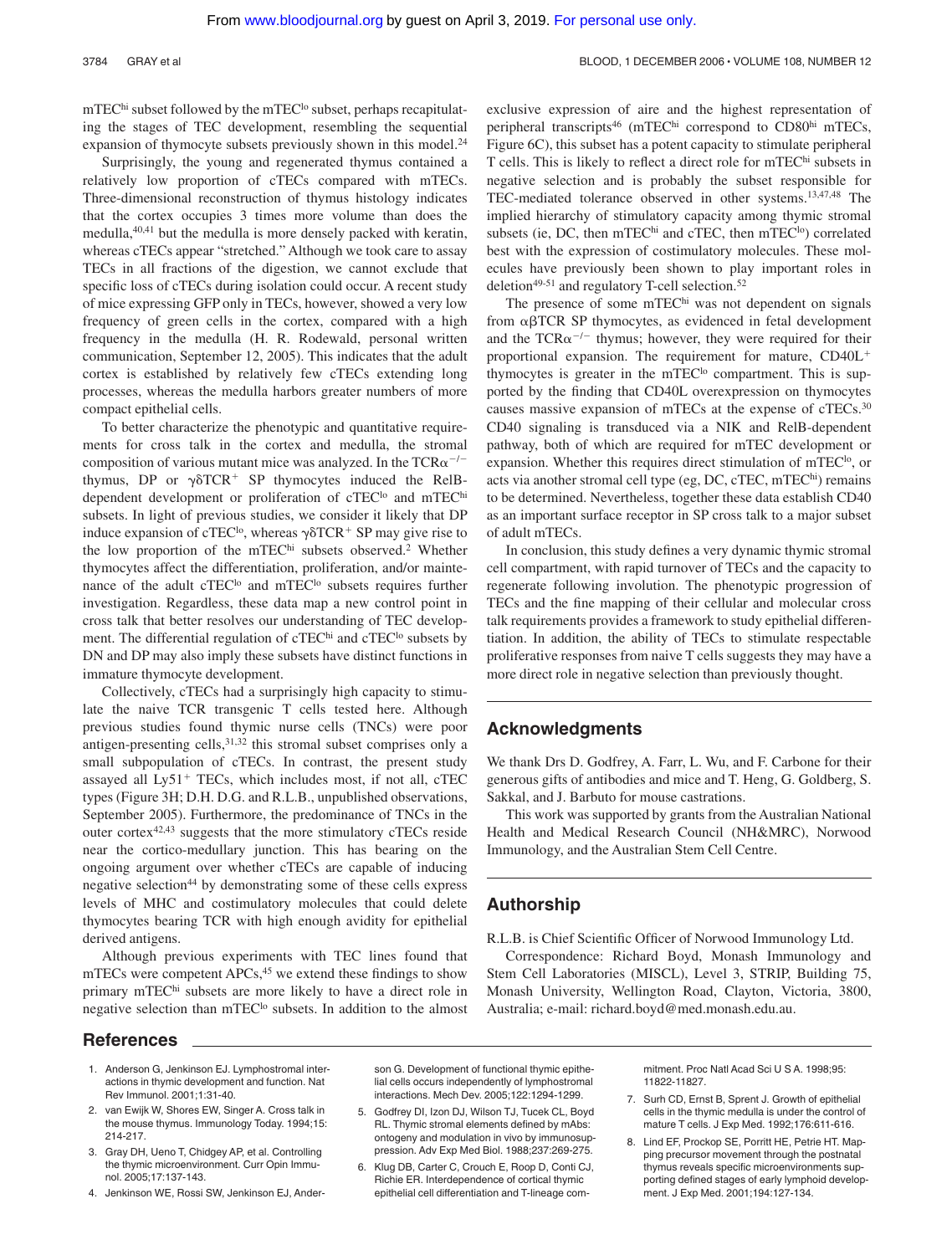#### 9. Anderson G, Anderson KL, Tchilian EZ, Owen JJ, Jenkinson EJ. Fibroblast dependency during early thymocyte development maps to the CD25- CD44- stage and involves interactions with fibroblast matrix molecules. Eur J Immunol. 1997;27:1200-1206.

- 10. Sprent J, Webb SR. Intrathymic and extrathymic clonal deletion of T cells. Curr Opin Immunol. 1995;7:196-205.
- 11. Sebzda E, Mariathasan S, Ohteki T, Jones R, Bachmann MF, Ohashi PS. Selection of the T cell repertoire. Annu Rev Immunol. 1999;17:829-874.
- 12. Farr AG, Anderson SK. Epithelial heterogeneity in the murine thymus: fucose-specific lectins bind medullary epithelial cells. J Immunol. 1985;134: 2971-2777.
- 13. Degermann S, Surh CD, Glimcher LH, Sprent J, Lo D. B7 expression on thymic medullary epithelium correlates with epithelium-mediated deletion of Vbeta5+ thymocytes. J Immunol. 1994;152: 3254-3263.
- 14. Gray DH, Chidgey AP, Boyd RL. Analysis of thymic stromal cell populations using flow cytometry. J Immunol Methods. 2002;260:15-28.
- 15. Godfrey DI, Izon DJ, Tucek CL, Wilson TJ, Boyd RL. The phenotypic heterogeneity of mouse thymic stromal cells. Immunology. 1990;70:66-74.
- Jenkinson WE, Jenkinson E, Anderson G. Differential requirement for mesenchyme in the proliferation and maturation of thymic epithelial progenitors. J Exp Med. 2003;198:325-332.
- 17. Rossi S, Blazar BR, Farrell CL, et al. Keratinocyte growth factor preserves normal thymopoiesis and thymic microenvironment during experimental graft-versus-host disease. Blood. 2002;100: 682-691.
- 18. Bustin SA. Absolute quantification of mRNA using real-time reverse transcription polymerase chain reaction assays. J Mol Endocrinol. 2000;25: 169-193.
- 19. Anderson KL, Moore NC, McLoughlin DE, Jenkinson EJ, Owen JJ. Studies on thymic epithelial cells in vitro. Dev Comp Immunol. 1998;22:367- 377.
- 20. Gillard GO, Farr AG. Features of medullary thymic epithelium implicate postnatal development in maintaining epithelial heterogeneity and tissuerestricted antigen expression. J Immunol. 2006; 176:5815-5824.
- 21. Gerdes J, Lemke H, Baisch H, Wacker HH, Schwab U, Stein H. Cell cycle analysis of a cell proliferation-associated human nuclear antigen defined by the monoclonal antibody Ki-67. J Immunol. 1984;133:1710-1715.
- 22. Surh CD, Gao EK, Kosaka H, et al. Two subsets of epithelial cells in the thymic medulla. J Exp Med. 1992;176:495-505.
- 23. Sutherland JS, Goldberg GL, Hammett MV, et al. Activation of thymic regeneration in mice and hu-

mans following androgen blockade. J Immunol. 2005;175:2741-2753.

- 24. Heng TS, Goldberg GL, Gray DH, Sutherland JS, Chidgey AP, Boyd RL. Effects of castration on thymocyte development in two different models of thymic involution. J Immunol. 2005;175: 2982-2993.
- 25. van Ewijk W, Hollander G, Terhorst C, Wang B. Stepwise development of thymic microenvironments in vivo is regulated by thymocyte subsets. Development. 2000;127:1583-1591.
- 26. Shores EW, van Ewijk W, Singer A. Disorganisation and restoration of thymic medullary epithelial cells in T cell receptor-negative scid mice: evidence that receptor-bearing lymphocytes influence maturation of the thymic microenvironment. Eur J Immunol. 1991;21:1657-1661.
- 27. Derbinski J, Kyewski B. Linking signalling pathways, thymic stroma integrity and autoimmunity. Trends Immunol. 2005;26:503-506.
- 28. Burkly L, Hession C, Ogata L, et al. Expression of RelB is required for the development of thymic medulla and dendritic cells. Nature. 1995;373: 531-536.
- 29. Shinkura R, Kitada K, Matsuda F, et al. Alymphoplasia is caused by a point mutation in the mouse gene encoding Nf-kappa b-inducing kinase. Nat Genet. 1999;22:74-77.
- 30. Dunn RJ, Luedecker CJ, Haugen HS, Clegg CH, Farr AG. Thymic overexpression of CD40 ligand disrupts normal thymic epithelial organization. J Histochem Cytochem. 1997;45:129-141.
- 31. Kyewski BA, Fathman CG, Kaplan HS. Intrathymic presentation of circulating non-major histocompatibility complex antigens. Nature. 1984; 308:196-199.
- 32. Lorenz RG, Allen PM. Thymic cortical epithelial cells lack full capacity for antigen presentation. Nature. 1989;340:557-559.
- 33. Mueller SN, Heath W, McLain JD, Carbone FR, Jones CM. Characterization of two TCR transgenic mouse lines specific for herpes simplex virus. Immunol Cell Biol. 2002;80:156-163.
- 34. Anderson MS, Venanzi ES, Klein L, et al. Projection of an immunological self shadow within the thymus by the aire protein. Science. 2002;298: 1395-13401.
- 35. Annunziato F, Romagnani P, Cosmi L, et al. Macrophage-derived chemokine and EBI-1-ligand chemokine attract human thymocytes in different stages of development and are produced by distinct subsets of medullary epithelial cells: possible implications for negative selection. J Immunol. 2000;165:238-246.
- 36. Boehm T, Scheu S, Pfeffer K, Bleul CC. Thymic medullary epithelial cell differentiation, thymocyte emigration, and the control of autoimmunity require lympho-epithelial cross talk via LTbetaR. J Exp Med. 2003;198:757-769.
- 37. Slack JM. Stem cells in epithelial tissues. Science. 2000;287:1431-1433.
- 38. Yang SJ, Ahn S, Park CS, et al. The quantitative assessment of MHC II on thymic epithelium: implications in cortical thymocyte development. Int Immunol. 2006;18:729-739.
- 39. Robles AI, Larcher F, Whalin RB, et al. Expression of cyclin D1 in epithelial tissues of transgenic mice results in epidermal hyperproliferation and severe thymic hyperplasia. Proc Natl Acad Sci U S A. 1996;93:7634-7638.
- 40. Nasreen M, Ueno T, Saito F, Takahama Y. In vivo treatment of class II MHC-deficient mice with anti-TCR antibody restores the generation of circulating CD4 T cells and optimal architecture of thymic medulla. J Immunol. 2003;171:3394-3400.
- 41. Fontenot JD, Dooley JL, Farr AG, Rudensky AY. Developmental regulation of Foxp3 expression during ontogeny. J Exp Med. 2005;202:901-906.
- 42. Kyewski BA, Kaplan HS. Lymphoepithelial interactions in the mouse thymus: phenotypic and kinetic studies on thymic nurse cells. J Immunol. 1982;128:2287-2294.
- 43. van Ewijk W. Cell surface topography of thymic microenvironments. Lab Invest. 1988;59: 579-590.
- 44. Gallegos AM, Bevan MJ. Central tolerance: good but imperfect. Immunol Rev. 2006;209:290-296.
- 45. Mizuochi T, Kasai M, Kokuho T, Kakiuchi T, Hirokawa K. Medullary but not cortical thymic epithelial cells present soluble antigens to helper T cells. J Exp Med. 1992;175:1601-1605.
- 46. Derbinski J, Gabler J, Brors B, et al. Promiscuous gene expression in thymic epithelial cells is regulated at multiple levels. J Exp Med. 2005;202: 33-45.
- 47. Gallegos AM, Bevan MJ. Central tolerance to tissue-specific antigens mediated by direct and indirect antigen presentation. J Exp Med. 2004;200: 1039-1049.
- 48. Hoffmann MW, Allison J, Miller JF. Tolerance induction by thymic medullary epithelium. Proc Natl Acad Sci U S A. 1992;89:2526-2530.
- 49. Williams JA, Sharrow SO, Adams AJ, Hodes RJ. CD40 ligand functions non-cell autonomously to promote deletion of self-reactive thymocytes. J Immunol. 2002;168:2759-2765.
- 50. Punt JA, Osborne BA, Takahama Y, Sharrow SO, Singer A. Negative selection of CD4+CD8+ thymocytes by T cell receptor-induced apoptosis requires a costimulatory signal that can be provided by CD28. J Exp Med. 1994;179:709-713.
- 51. Gao JX, Zhang H, Bai XF, et al. Perinatal blockade of b7–1 and b7–2 inhibits clonal deletion of highly pathogenic autoreactive T cells. J Exp Med. 2002;195:959-971.
- 52. Tai X, Cowan M, Feigenbaum L, Singer A. CD28 costimulation of developing thymocytes induces Foxp3 expression and regulatory T cell differentiation independently of interleukin 2. Nat Immunol. 2005;6:152-162.

#### BLOOD, 1 DECEMBER 2006 VOLUME 108, NUMBER 12 THYMIC EPITHELIAL CELL DYNAMICS AND PRESENTATION 3785